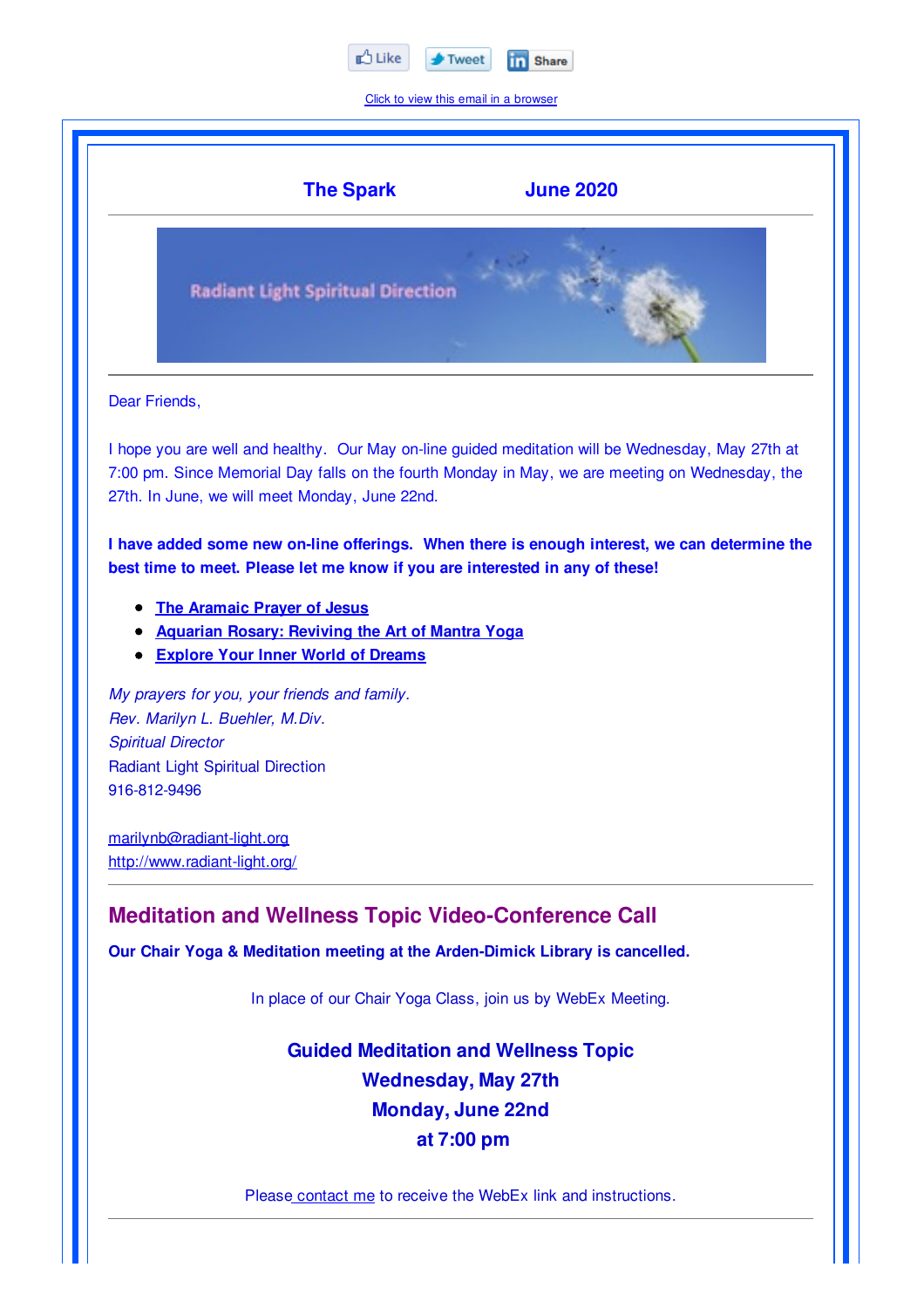# **The Aramaic Prayer of Jesus**

### **Learn the meaning of the Lord's Prayer in Aramaic**

### **If you are interested in this on-line series, please contact Marilyn**.

No fee for this on-line offering. You may attend any or all sessions; however, each talk builds on the *previous talk.* Our on-line meeting times will be determined when there is interest.

Watch six half hour talks by Dr. Rocco A. Errico on *The Aramaic Prayer of Jesus*. Learn to say the Lord's Prayer in Jesus' own language, Aramaic. Dr. Errico's talk will take us through the prayer word by word, line by line. He delves into the meaning of each line bringing fresh insight and a deeper and richer understanding of the Lord's Prayer.

Understand the eight spiritual attunements within the prayer that strengthen your connection with God. Find inspiration from the feeling for what Jesus said as he spoke this powerful message in his native tongue and what those words mean today.

You may want to get Errico's book *Setting a Trap for God*, as a companion to the videos. There will be no fee for this, as I will be learning right along with you! There will be time for discussion after each of Errico's half hour talk. Some of these talks are on YouTube. Click here to watch.

**Discover the way of peace, health, prosperity, and understanding as you learn about the true meaning of prayer and how to "set a trap" for the inexhaustible power of God!**



# **Aquarian Rosary: Reviving the Art of Mantra Yoga**

**If you are interested in this practice, please contact Marilyn**.

No fee for this on-line offering. You may attend any or all sessions; however, each talk builds on the *previous talk.* Our on-line meeting times will be determined when there is interest.

All are welcome to learn about and to pray the Aquarian Rosary. For four sessions, we will meet online by WebEx Meetings for about an hour. The Rosary is a meditative prayer. It consists meditations on the life and death of Jesus from the Annunciation to the Ascension and beyond. These are traditionally grouped by fives into themed sets known as the Joyful Mysteries, the Sorrowful Mysteries, the Glorious Mysteries, and the Luminous Mysteries. Each meeting explores the significance of one mystery.

The Aquarian Rosary is an adaptation of the traditional rosary that embraces the divine feminine aspect of God. Devotion to Mary invokes our feminine, receptive, and nurturing qualities to balance our selves and society. This unique version of the rosary is from the book, The Aquarian Rosary,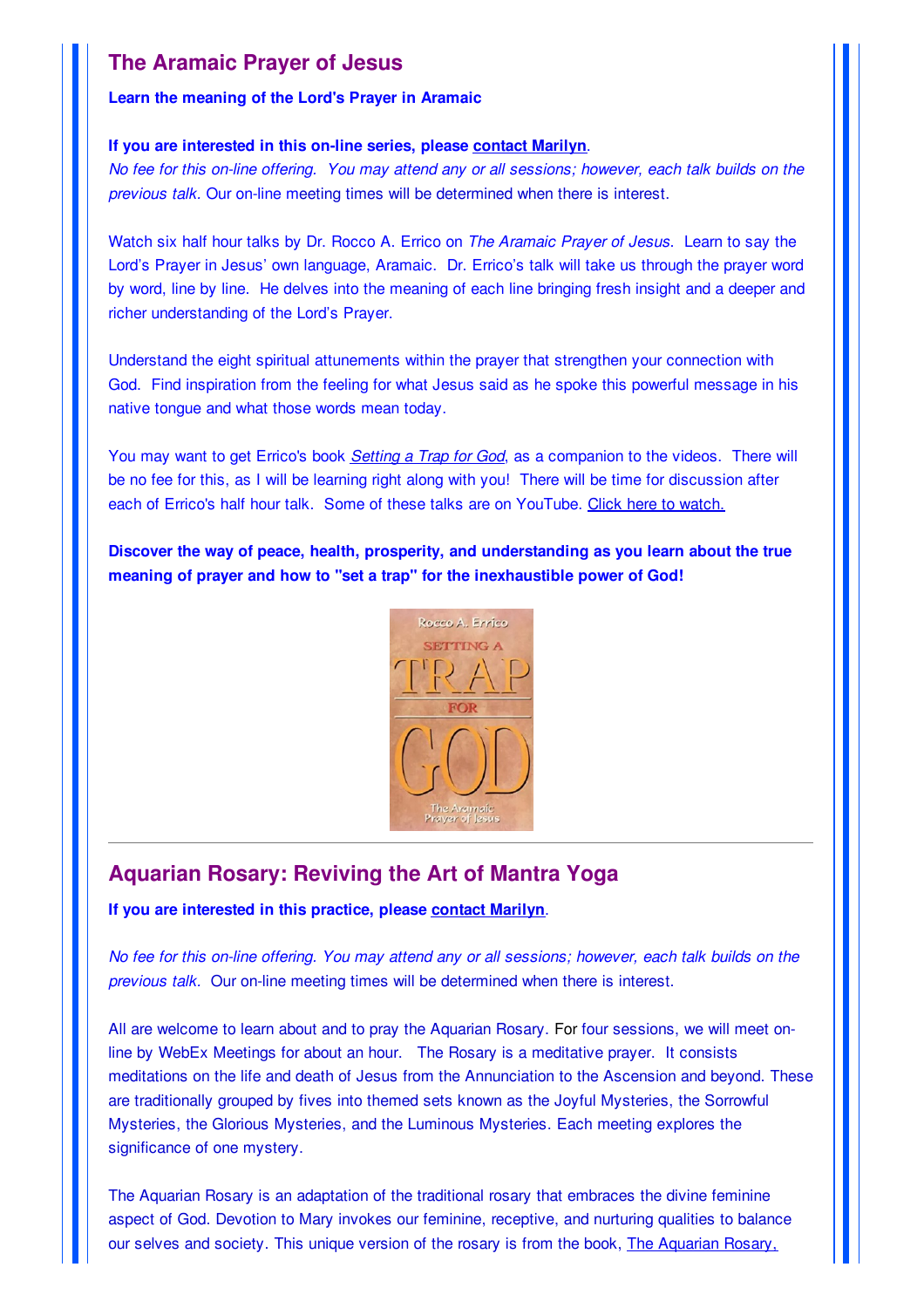Reviving the Art of Mantra Yoga by Rev. Carol Parrish-Harra, Ph.D.

- **Learn the history of the rosary in the Christian tradition, and the use of meditation with beads in other traditions.**
- **Learn how the use of beads, reciting the rosary, and contemplation on the mysteries lead us beyond the rational mind, and how the use of each mystery as a seed thought for meditation opens us to spiritual insights.**

Each evening, we will discuss the esoteric significance of praying the rosary and the deeper meaning of each mystery, as it relates to our unfolding spiritual life. The meeting will conclude with practice of the Aquarian Rosary.



**The practice of meditation with beads is found in all faith traditions. During the rosary, the fingers move along the beads, the heart focuses on devotion, and the mind contemplates the mysteries. Our attention is lifted to the higher realms. The practice invokes the power of Good into each life, uplifts and stimulates open minds, and builds the heart center of the unfolding human soul.**

### **Explore Your Inner World of Dreams**

*Understand what your dreams bring to you*

**Six 90-minutes on-line sessions.** On-line meeting times will be determined when we have a few individuals committed to attending these six 90-minute on-line sessions. Sliding scale \$40 to \$60. If you are interested in this study, please contact Marilyn.

I will share guidelines for capturing the content, images, and feelings of your dreams. Everyone is encouraged to keep a dream journal.

Dream study touches on many aspects. Each session will include discussion on a topic such as the types of dreams, ways to approach dreams, and how to understand what information your dreams may want to reveal to you.

Each session will include time to work with one or two dreams that participants are willing to share. Learn how to unpack the dream messages, how to let the symbols speak their message to you, and to find the deeper meaning of that dream for the individual and the group.



# **Meditation Made Simple**

*Tips for Your Meditation Practice* **Tuesday, June 9th at 6 to 8 pm.**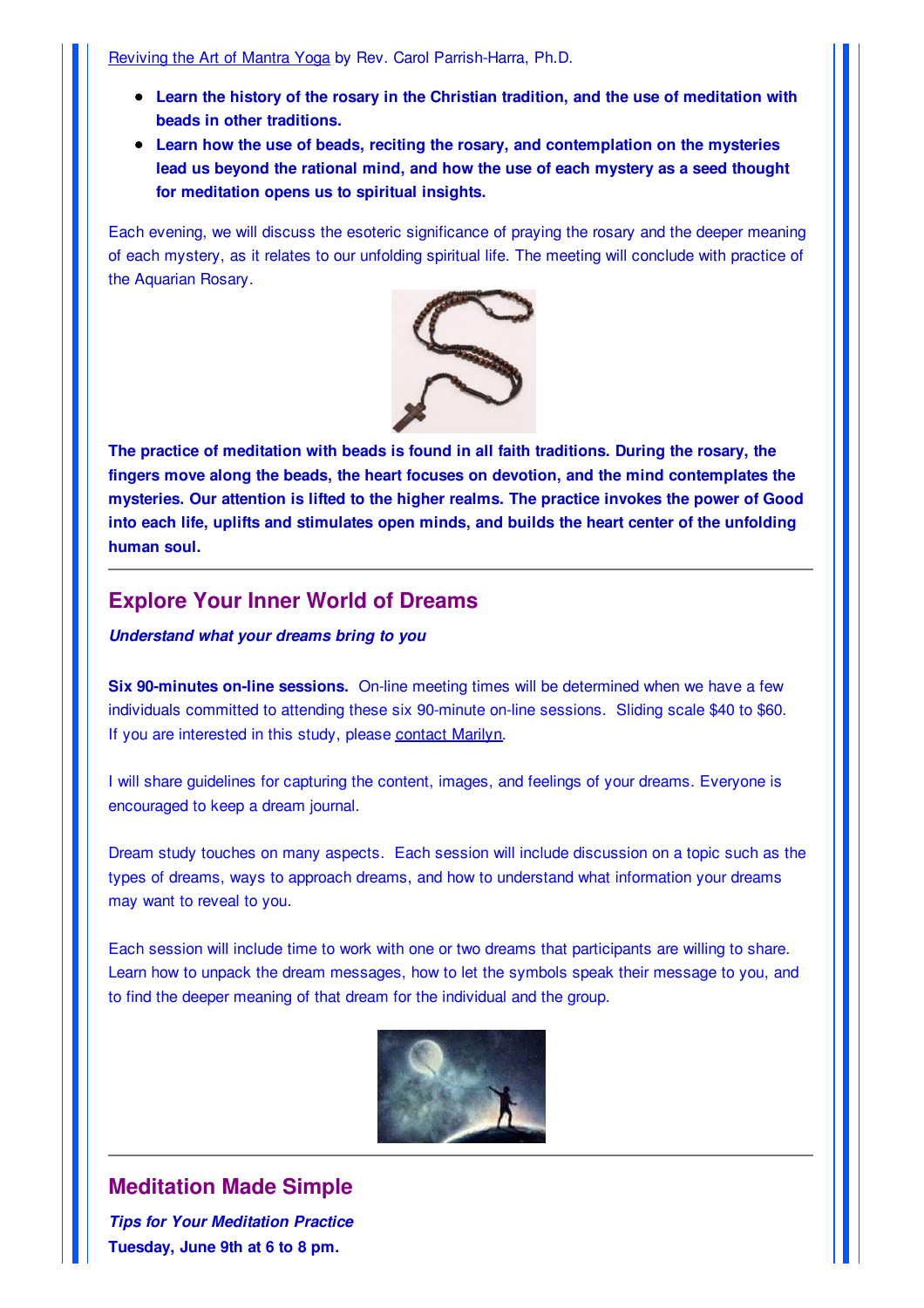**This class will be offered on-line through the Bread of Life Center. Please pre-register with the Bread of Life.**

#### **Personal meditation instruction is also an option upon request.**

Meditation cultivates your ability to focus on what's happening in the present, without being so distracted about what has happened in the past, or what will happen in the future. People who meditate find they are calmer and better able to focus.

This class is an exploration of several methods of meditation. Learn how to relax and regenerate your energy. Learn simple guidelines for establishing a daily meditation practice.

### **Reconciliation of Opposites**

*Clearing the Shadow and Transcending Duality* **Tuesday, June 23rd at 5:30 to 8 pm. This class will be offered on-line through the Bread of Life Center. Please pre-register with the Bread of Life.**

#### **Personal instruction is an option upon request.**

Do you sometimes feel stuck, or find yourself in the same situation over and over again? This workshop presents practical and liberating techniques to uncover and release the unconscious emotions and beliefs that may draw these situations to you.

As these states of mind come to light and are released, you will naturally find peace and balance. Learn to gently free yourself, and find balance through simple, powerful, and fast exercises for creating balance and harmony.

In a world torn apart by polarization, the course offers hope for a way of unity amidst diversity.

This class is based on The Marriage of Spirit: Enlightened Living in Today's World by Leslie Temple-Thurston.

### **Ponder This**

On my website, I have posted research papers that I wrote for seminary and for my chaplaincy training. If you have not explored this page, perhaps, you have time to read these, now. Let me know which topics you find of interest!

### **Spiritual Support**

We are experiencing unexpected changes in our world. I am available for spiritual support by phone or by Zoom. If you feel the need to speak to someone with a spiritual perspective on what you may be experiencing, or for prayer, contact me. No fee.

The coronavirus pandemic may trigger a spiritual crisis or "spiritual emergency". Drastic life changes can cause a spiritual emergency. When your reality changes too rapidly, you may feel confusion, ungrounded, disconnected, frightened.